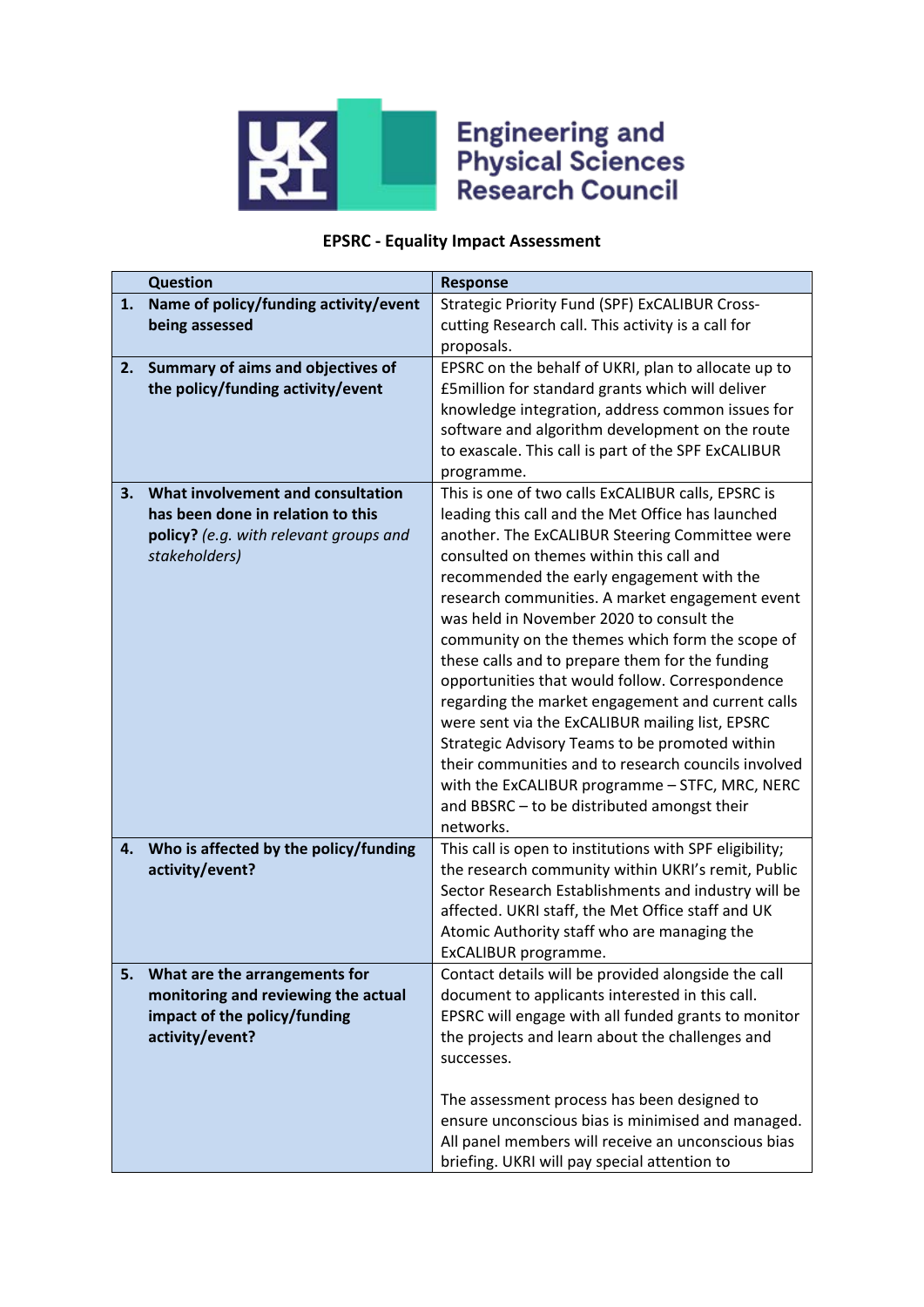| applicants that can demonstrate multi-disciplinary, |
|-----------------------------------------------------|
| collaborative teams and approaches.                 |

As a funder of research, EPSRC remains committed to attracting the best potential researchers from a diverse population into research careers. For policy changes, funding activities and events EPSRC will aim to:

- Select venues that are accessible and where possible accommodate any specific requirement in our planning and organisation of an initiative to support wider participation. This includes for applicants, reviewers, panel members and staff. Included in the interview invitation letter is a request for any access issues to be notified.
- All participants in the process are asked to inform staff if they have any additional needs to enable attendance or participation.
- Offer support for people with caring responsibilities, further details are available [here.](https://epsrc.ukri.org/funding/applicationprocess/basics/caringresponsibilities/)
- Clearly communicate the timeline and key milestones for funding activities, advertise these widely to reach the largest possible audience.
- Support and encourage panel members to follow best practice in taking positive steps to safeguard funding decisions. Staff will work closely with the Panel Chair(s) to agree approaches that are designed to minimize opportunities for bias and improve transparency of the decision making process. This includes managing environmental conditions, such as providing appropriate breaks.
- Support flexible working of stakeholders.
- Ensure diversity of peer review assessment and interview panels. Staff will adhere to a mixed panel policy and endeavor to achieve the minimum 30% for the underrepresented gender on the panel.
- Abide by the principles of peer review
- Provide EPSRC staff with tailored unconscious bias training for Peer Review processes and clear guidance for assessors.
- Handle personal sensitive information in compliance with General Data Protection Regulation 2018.

| <b>Protected</b><br><b>Characteristic Group</b> | Is there a potential<br>for positive or<br>negative impact? | <b>Please explain and</b><br>give examples of any<br>evidence/data used                                                                                                                                               | <b>Action to address</b><br>negative impact (e.g.<br>adjustment to the<br>policy)                                                                                                                                                                                                                                                                                                        |
|-------------------------------------------------|-------------------------------------------------------------|-----------------------------------------------------------------------------------------------------------------------------------------------------------------------------------------------------------------------|------------------------------------------------------------------------------------------------------------------------------------------------------------------------------------------------------------------------------------------------------------------------------------------------------------------------------------------------------------------------------------------|
| <b>Disability</b>                               | Both potentially<br>negative and positive                   | As the panel will be<br>held virtually, the<br>accessibility of a<br>venue may have a<br>positive impact.<br>However, this may<br>also have a negative<br>impact on those with<br>dyslexia or hearing<br>impairments. | Panel will be held<br>virtually. Reasonable<br>adjustments will be<br>made to ensure that<br>any circumstances<br>which could affect the<br>participation can be<br>accommodated<br>wherever possible.<br>Unconscious bias<br>briefing will be given<br>as part of the panel<br>guidance and panel<br>presentation. EPSRC<br>presence at<br>assessment meetings<br>and during interviews |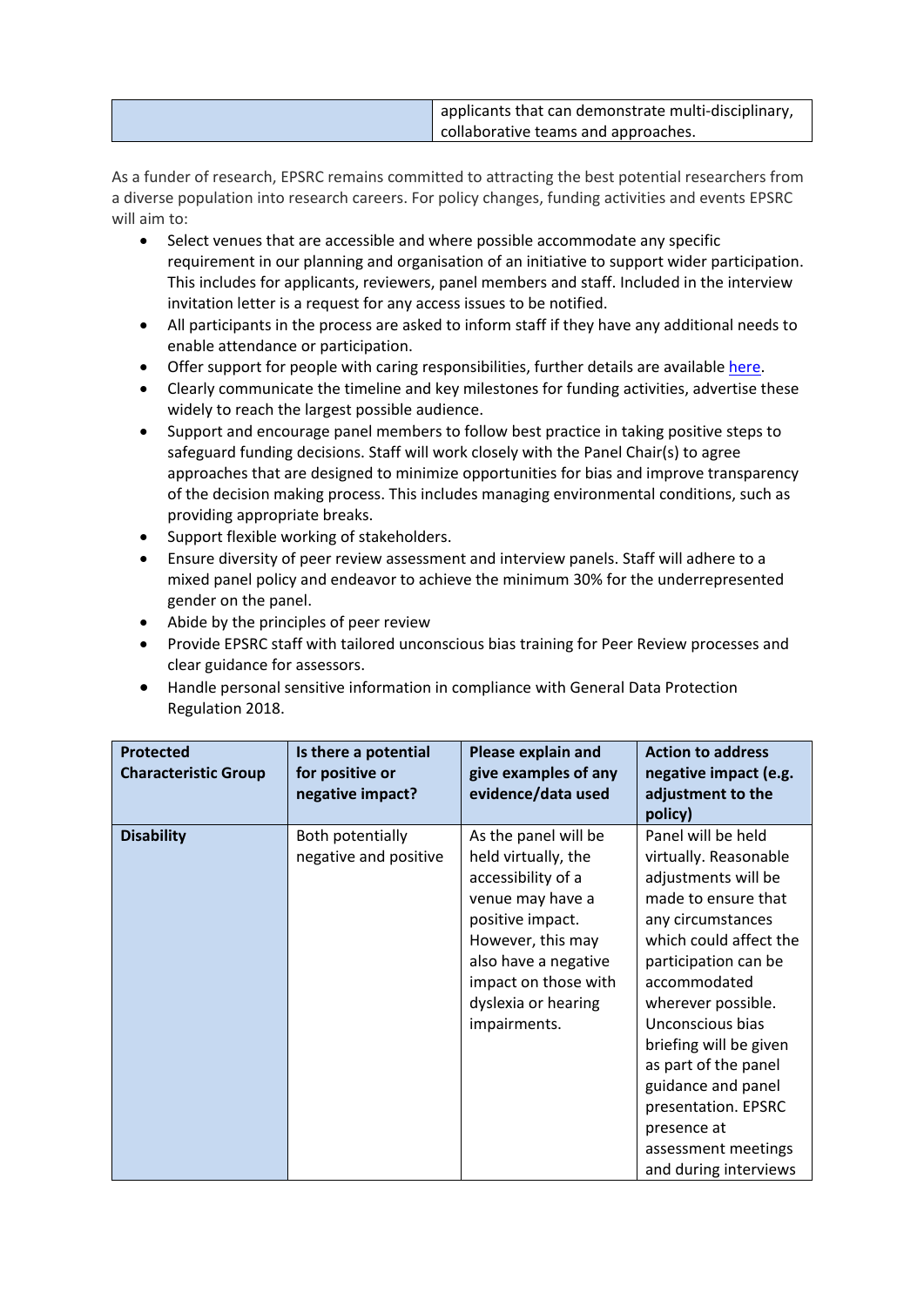|                                         |                                                                  |                                  | acts as an additional<br>assurance to help<br>ensure unbiased peer<br>review.                                                                                                                                                                                   |
|-----------------------------------------|------------------------------------------------------------------|----------------------------------|-----------------------------------------------------------------------------------------------------------------------------------------------------------------------------------------------------------------------------------------------------------------|
| <b>Gender reassignment</b>              | None identified                                                  |                                  |                                                                                                                                                                                                                                                                 |
| <b>Marriage or civil</b><br>partnership | None identified                                                  |                                  |                                                                                                                                                                                                                                                                 |
| <b>Pregnancy and</b><br>maternity       | Potentially negative<br>on those with caring<br>responsibilities |                                  | Support will be<br>offered for people<br>with caring<br>responsibilities, and<br>reasonable<br>adjustments will be<br>made wherever<br>possible.                                                                                                                |
| Race                                    | Potentially negative                                             | Racial bias may be<br>perceived. | Unconscious bias<br>briefing will be given<br>as part of the panel<br>guidance and panel<br>presentation. EPSRC<br>presence at<br>assessment meetings<br>and during interviews<br>acts as an additional<br>assurance to help<br>ensure unbiased peer<br>review. |
| <b>Religion or belief</b>               | Potentially negative                                             |                                  | We have tried to<br>avoid major religious<br>holidays when setting<br>dates. All panel<br>members will be<br>asked to highlight any<br>personal<br>circumstances that<br>may affect their ability<br>to participate and how<br>this can be<br>accommodated.     |
| <b>Sexual orientation</b>               | None identified                                                  |                                  |                                                                                                                                                                                                                                                                 |
| Sex (gender)                            | Potentially negative                                             | Gender bias may be<br>perceived. | In line with EPSRC<br>policies, the<br>assessment panel will<br>be mixed gender.                                                                                                                                                                                |
| Age                                     | Potentially negative                                             | Age bias may be<br>perceived.    | Unconscious bias<br>briefing will be given<br>as part of the panel                                                                                                                                                                                              |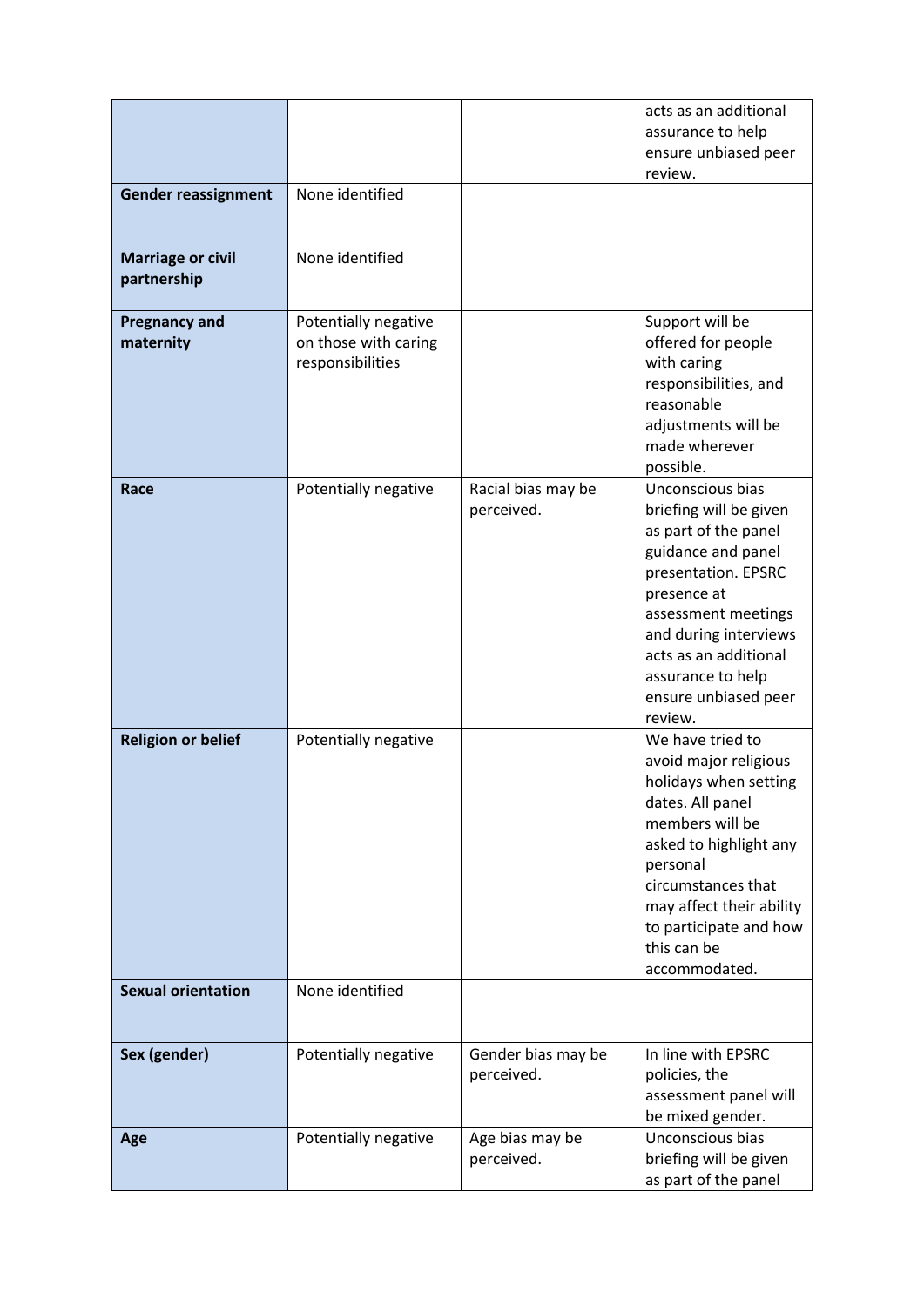| <b>Additional aspects</b>                         | Potentially negative | The timings of this call                                                                                                                                                                                                                                                                                                                                                                                                                                             | guidance and panel<br>presentation. EPSRC<br>presence at<br>assessment meetings<br>and during interviews<br>acts as an additional<br>assurance to help<br>ensure unbiased peer<br>review.<br>A market engagement                                                                                                                                                                                                                                                                                                                                                                                                                                                                                                                                                                                                                                                                                                      |
|---------------------------------------------------|----------------------|----------------------------------------------------------------------------------------------------------------------------------------------------------------------------------------------------------------------------------------------------------------------------------------------------------------------------------------------------------------------------------------------------------------------------------------------------------------------|-----------------------------------------------------------------------------------------------------------------------------------------------------------------------------------------------------------------------------------------------------------------------------------------------------------------------------------------------------------------------------------------------------------------------------------------------------------------------------------------------------------------------------------------------------------------------------------------------------------------------------------------------------------------------------------------------------------------------------------------------------------------------------------------------------------------------------------------------------------------------------------------------------------------------|
| (not covered by a<br>protected<br>characteristic) |                      | are limited by the<br>constraints of the SPF<br>spend profiles; the<br>research community<br>may be negatively<br>impacted by this.<br>The timing of this call<br>also coincided with a<br>national lockdown due<br>to Covid-19 which<br>resulted in restrictions<br>to ways of working<br>and the re-<br>introduction of home-<br>schooling. Those with<br>caring responsibilities<br>and the wider<br>research landscape<br>may be negatively<br>impacted by this. | event was held in<br>November 2020. This<br>was to enable the<br>community to<br>contribute to<br>developing the cross-<br>cutting themes which<br>would be basis of the<br>forthcoming calls.<br>Correspondence<br>relating to the market<br>engagement was<br>shared via the<br><b>ExCALIBUR mailing list</b><br>and UKRI networks to<br>be distributed<br>amongst the<br>community.<br>Consideration was<br>giving to the call<br>timescales, but we<br>concluded the only<br>way to extend the<br>duration that the call<br>is open would be to<br>reduce the time<br>available to assess the<br>eventual proposals. As<br>a result the timings of<br>the call were<br>extended by one week<br>and the dates for<br>when peer review<br>comments will be sent<br>out to applicants and<br>when they are<br>expected to be<br>returned have been<br>included in the<br>funding opportunity<br>to ensure a fair and |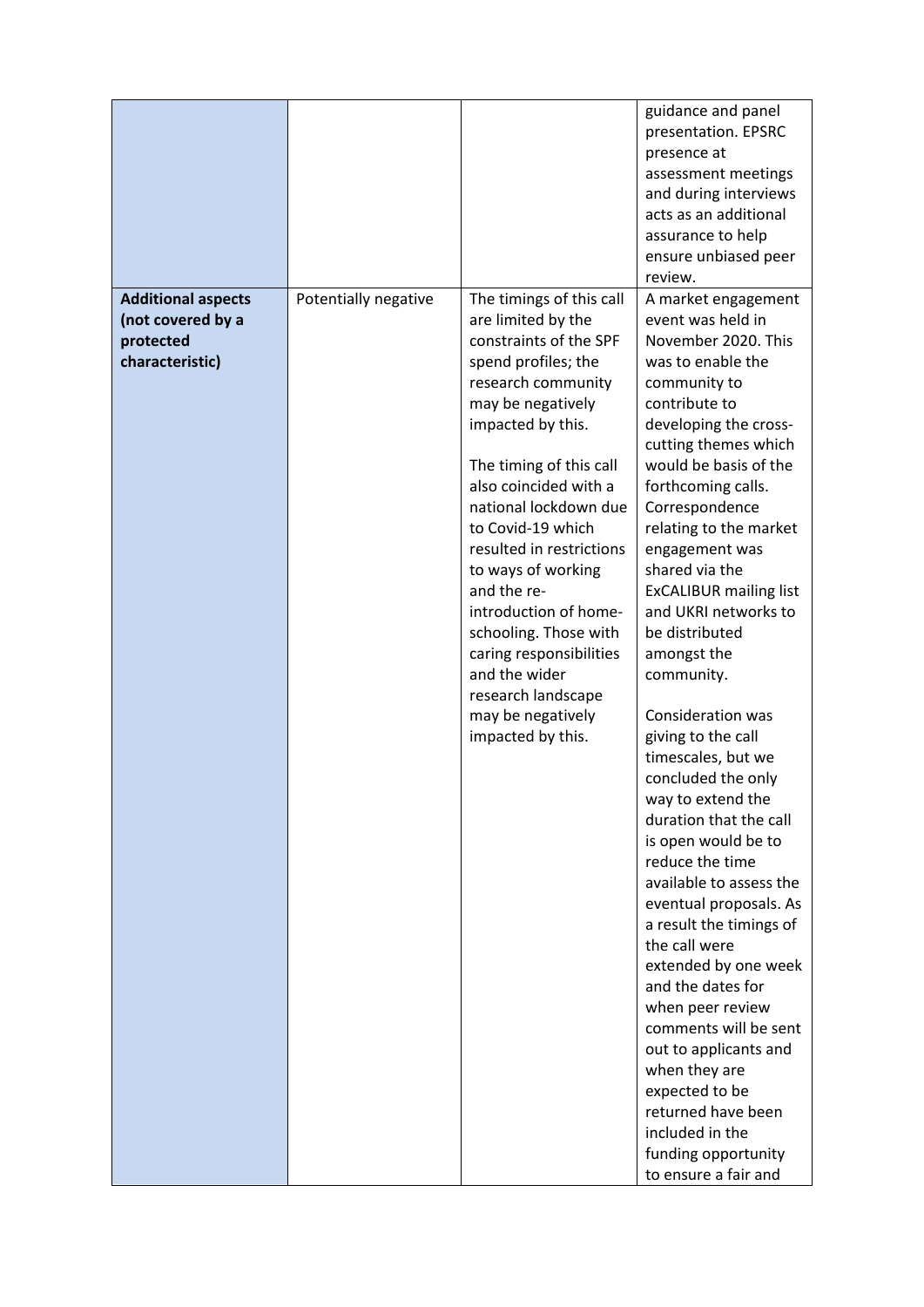|  | transparent<br>assessment process<br>takes place.                                                                                                                                                           |
|--|-------------------------------------------------------------------------------------------------------------------------------------------------------------------------------------------------------------|
|  | These learnings will be<br>taken on board for<br>future ExCALIBUR<br>funding opportunities,<br>acknowledging that,<br>where possible, more<br>time is required by the<br>community to develop<br>proposals. |

## **Evaluation:**

| <b>Question</b>                                                                                                                      |                                                                                                                                                                                                                                                                                                                                               | <b>Explanation / justification</b>                                                                                                                                                                                                                                            |                                                                                                                                                                                                                                                                                                  |  |
|--------------------------------------------------------------------------------------------------------------------------------------|-----------------------------------------------------------------------------------------------------------------------------------------------------------------------------------------------------------------------------------------------------------------------------------------------------------------------------------------------|-------------------------------------------------------------------------------------------------------------------------------------------------------------------------------------------------------------------------------------------------------------------------------|--------------------------------------------------------------------------------------------------------------------------------------------------------------------------------------------------------------------------------------------------------------------------------------------------|--|
| Is it possible the proposed change in<br>policy, funding activity or event could<br>discriminate or unfairly disadvantage<br>people? |                                                                                                                                                                                                                                                                                                                                               | A number of risks and potential negative impacts have<br>been identified and considered as part of the call<br>design. Reasonable adjustments will be made and by<br>adhering to the standard peer review principles and<br>the risks have been mitigated as far as possible. |                                                                                                                                                                                                                                                                                                  |  |
| <b>Final Decision:</b>                                                                                                               |                                                                                                                                                                                                                                                                                                                                               | <b>Tick the</b><br>relevant<br>box                                                                                                                                                                                                                                            | Include any explanation / justification<br>required                                                                                                                                                                                                                                              |  |
| 1.                                                                                                                                   | No barriers identified, therefore<br>activity will proceed.                                                                                                                                                                                                                                                                                   |                                                                                                                                                                                                                                                                               |                                                                                                                                                                                                                                                                                                  |  |
| 2.                                                                                                                                   | You can decide to stop the policy or<br>practice at some point because the<br>data shows bias towards one or more<br>groups                                                                                                                                                                                                                   |                                                                                                                                                                                                                                                                               |                                                                                                                                                                                                                                                                                                  |  |
| 3.                                                                                                                                   | You can adapt or change the policy in<br>a way which you think will eliminate<br>the bias                                                                                                                                                                                                                                                     | X                                                                                                                                                                                                                                                                             | Possible risks and bias associated with<br>this activity have been identified and<br>activities adapted accordingly. ED&I<br>aspects will be considered throughout<br>the activity and EPSRC will review this<br>EIA accordingly. Reasonable adjustments<br>will also be made wherever possible. |  |
| 4.                                                                                                                                   | Barriers and impact identified,<br>however having considered all<br>available options carefully, there<br>appear to be no other proportionate<br>ways to achieve the aim of the policy<br>or practice (e.g. in extreme cases or<br>where positive action is taken).<br>Therefore you are going to proceed<br>with caution with this policy or |                                                                                                                                                                                                                                                                               |                                                                                                                                                                                                                                                                                                  |  |